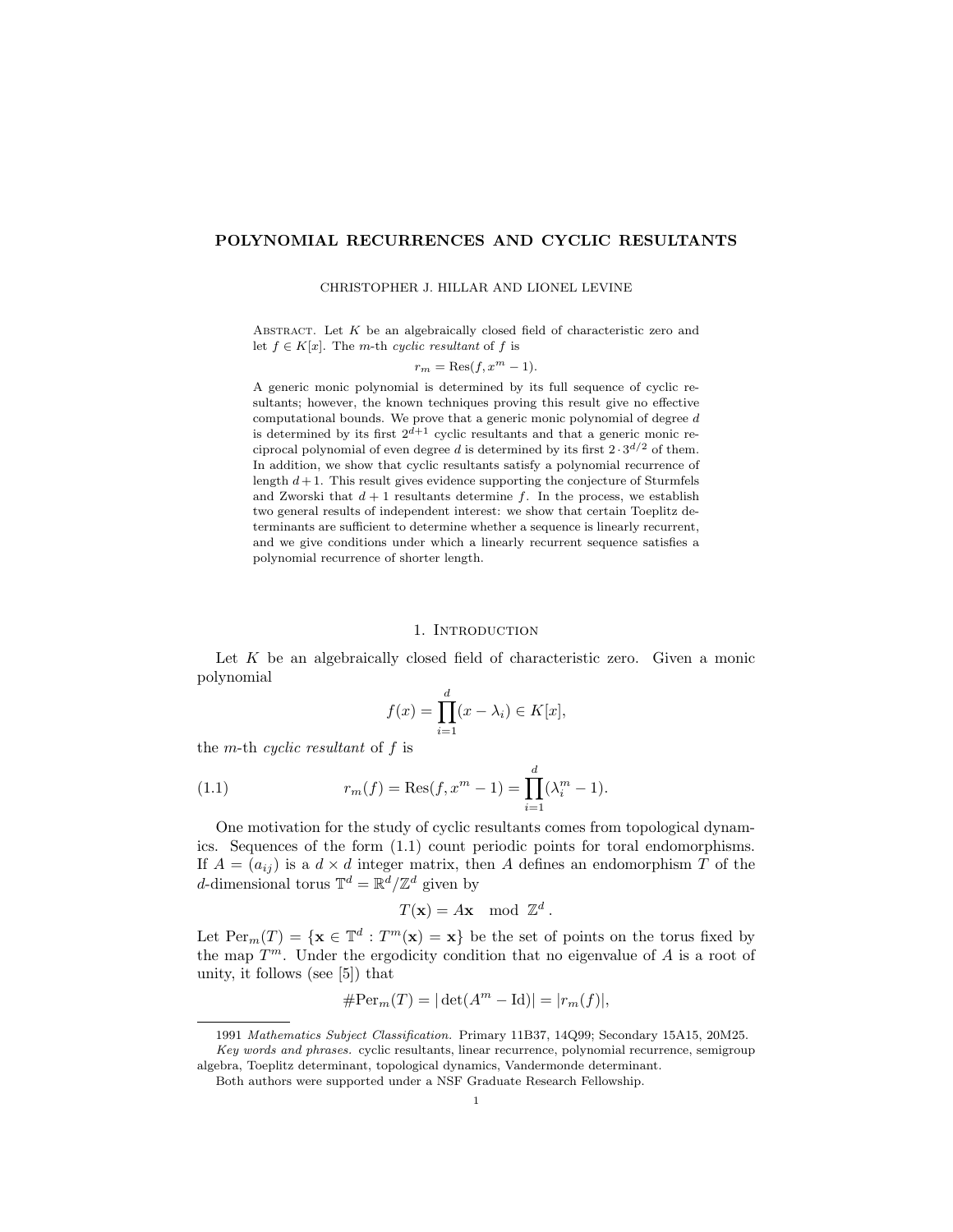in which f is the characteristic polynomial of A.

In connection with number theory, cyclic resultants were also studied by Pierce and Lehmer [5] in the hope of using them to produce large primes. As a simple example, the Mersenne numbers  $M_m = 2^m - 1$  arise as cyclic resultants of the polynomial  $f(x) = x - 2$ . Indeed, the map  $T(x) = 2x \mod 1$  has precisely  $M_m$ points of period m. Further motivation comes from knot theory  $[14]$ , Lagrangian mechanics [7, 9], and, more recently, in the study of amoebas of varieties [13] and quantum computing [10].

The problem of recovering a polynomial from its sequence of cyclic resultants arises naturally in several applications. Commonly, an explicit bound  $N = N(d)$ is desired in terms of the degree d of f so that the first N resultants  $r_1, \ldots, r_N$ determine  $f$  (see [9, 10]). For instance, given a toral endomorphism of the type discussed above, one would like to use a minimal amount of (coarse) period data to recover the spectrum of the matrix A. In general, reconstruction of a polynomial from its sequence of cyclic resultants seems to be a difficult problem. While it is known  $[8]$  that in many instances the full sequence of resultants determines f, this result is of little use in computation. One purpose of the present article is to give explicit upper bounds on the complexity of this problem. Our main result in this direction is

**Theorem 1.1.** A generic monic polynomial  $f(x) \in K[x]$  of degree d is determined by its first  $2^{d+1}$  cyclic resultants  $r_1, \ldots, r_{2^{d+1}}$ . A generic monic reciprocal polynomial of even degree d is determined by its first  $2 \cdot 3^{d/2}$  cyclic resultants.

Emperical evidence suggests that Theorem 1.1 is far from tight. A conjecture of Sturmfels and Zworski addresses the special case of a *reciprocal* polynomial  $f$ , that is, one satisfying  $f(1/x) = x<sup>d</sup> f(x)$ .

Conjecture 1.2. A reciprocal monic polynomial  $f(x) \in K[x]$  of even degree d is determined by its first  $d/2 + 1$  cyclic resultants.

Recently, there has been some progress on this conjecture for a special class of reciprocal polynomials. Kedlaya [10] has shown that for a certain reciprocal polynomial f of degree d arising from the numerator  $P(t)$  of a zeta function of a curve over a finite field  $\mathbb{F}_q$ , the first d resultants are sufficient to recover f. He uses this result to give a quantum algorithm that computes  $P(t)$  in time polynomial in the degree of the curve and  $\log q$ . A proof of Conjecture 1.2 would further reduce the running time for Kedlaya's algorithm. We offer the following related conjecture.

**Conjecture 1.3.** A generic monic polynomial  $f(x) \in K[x]$  of degree d is determined by its first  $d+1$  cyclic resultants.

Presently Conjecture 1.3 is verified only up to  $d = 4$  (see Section 5); however, we are able to offer a result in the direction of Conjectures 1.2 and 1.3. We say that a sequence  $\{a_n\}_{n\geq 1}$ ,  $a_n \in K$  obeys a polynomial recurrence of length  $\ell$  if there is a polynomial  $P \in K[x_1, \ldots, x_\ell]$  such that  $P(a_n, \ldots, a_{n+\ell-1}) = 0$  for all  $n \ge 1$ . Our theorem may then be stated as follows.

**Theorem 1.4.** Let  $f \in K[x]$  be a monic polynomial of degree d. The sequence  ${r_n}_{n \geq 1}$  of cyclic resultants of f obeys a polynomial recurrence of length  $d+1$ . Moreover if f is assumed reciprocal of even degree d, then  $\{r_n\}$  obeys a polynomial recurrence of length  $d/2 + 1$ .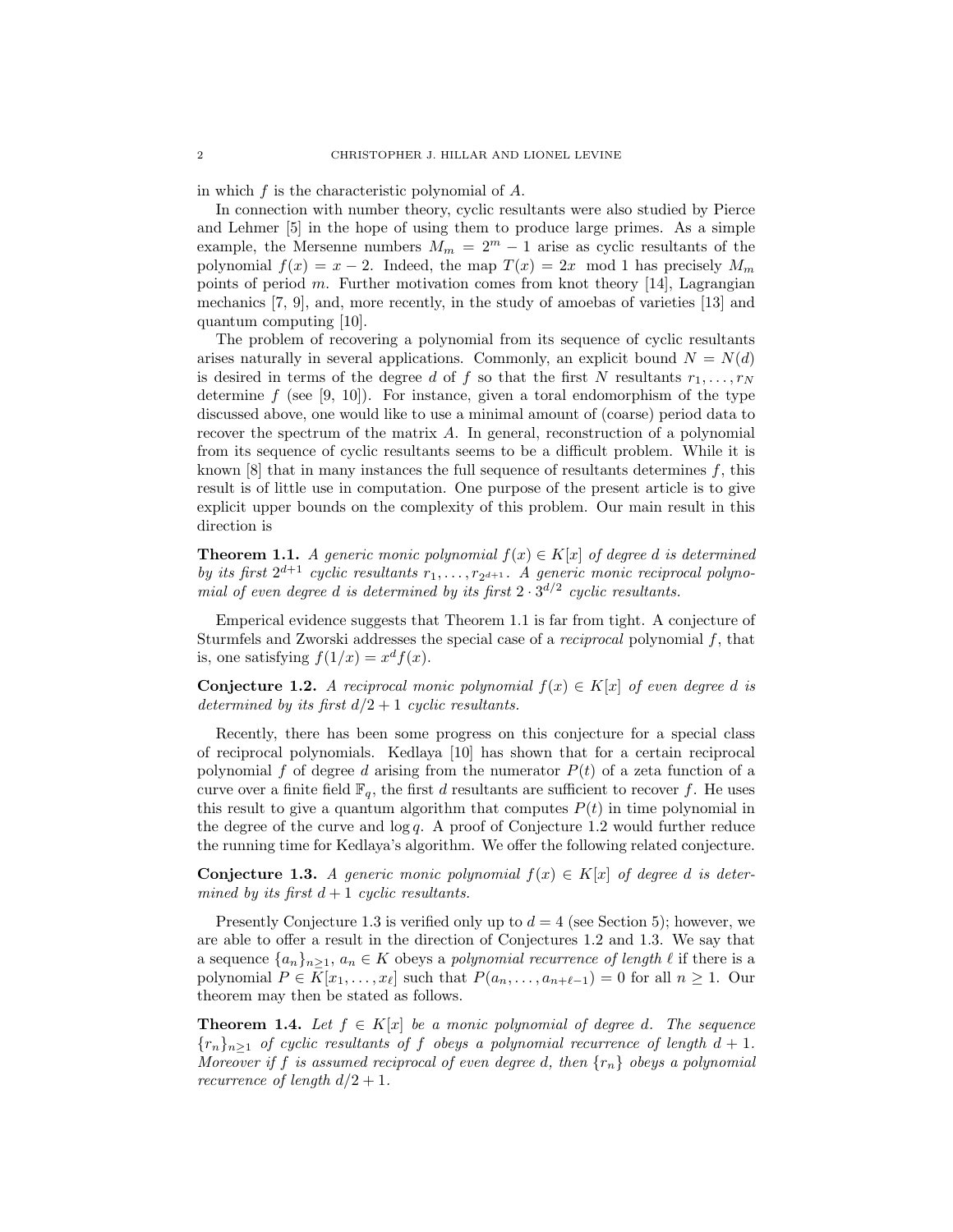Explicit polynomial recurrences witnessing Theorem 1.4 in the cases  $d = 1, 2$ may be found in Section 5.

The main tools used in our analysis are two general results relating linear and polynomial recurrences. Let  $\{a_n\}_{n>1}$  be given by

(1.2) 
$$
a_n = \sum_{i=1}^t p_i(n) \mu_i^n,
$$

where the  $p_i$  are nonzero polynomials in  $K[x]$ , and the  $\mu_i$  are nonzero elements of K. Let  $\ell_i = \deg(p_i) + 1$ . It is well-known (see, e.g. [4]) that the sequence a obeys a linear recurrence of length  $\ell = \ell_1 + \cdots + \ell_t$ ; namely,

$$
a_{n+\ell} + c_1 a_{n+\ell-1} + \dots + c_\ell a_n = 0, \qquad n \ge 1
$$

with coefficients  $c_i$  determined by

$$
x^{\ell}+c_1x^{\ell-1}+\cdots+c_n=\prod(x-\mu_i)^{\ell_i}.
$$

We say that a obeys a simple linear recurrence if all  $\ell_i = 1$ .

The following result gives conditions under which a linearly recurrent sequence satisfies a polynomial recurrence of shorter length.

**Theorem 1.5.** Let  $\{a_n\}_{n\geq 1}$  be given by (1.2), and let r be the rank of the multiplicative group  $A \subset K^*$  generated by the  $\mu_i$ . Then the sequence  $\{a_n\}$  obeys a polynomial recurrence of length  $r + 2$ . Moreover, if  $\{a_n\}$  satisfies a simple linear recurrence, then  $\{a_n\}$  obeys a polynomial recurrence of length  $r + 1$ .

**Example 1.6.** Consider the Fibonacci sequence  $F_n = \frac{1}{\sqrt{5}}(\mu_+^n - \mu_-^n)$ , where  $\mu_{\pm} =$  $\frac{1\pm\sqrt{5}}{2}$ . Since  $\mu_- = -\mu_+^{-1}$ , the group A in Theorem 1.5 is generated by  $\mu_+$  and  $-1$ , hence it has rank  $r = 1$ . As  $F_n$  obeys a simple linear recurrence, we expect the sequence  ${F_n}$  to obey a polynomial recurrence of length  $r + 1 = 2$ . Indeed, it is well-known and easily seen by induction that  $F_n^2 - F_nF_{n-1} - F_{n-1}^2 = (-1)^n$ , so every pair  $(F_{n-1}, F_n)$  lies on the zero-locus of  $P(x, y) = (y^2 - xy - x^2)^2 - 1$ .

**Example 1.7.** Let  $a_n = q(n)$  be a quasi-polynomial of degree d and period N; that is, there are polynomials  $q_0, q_1, \ldots, q_{N-1} \in K[x]$  of degree at most d, such that  $q(n) = q_i(n)$  whenever  $n \equiv i \pmod{N}$ . It is elementary that any such sequence can be expressed in the form (1.2) with  $t = d$  and  $\mu_i = \zeta^{i-1}$ , where  $\zeta$  is a primitive d-th root of unity. Since the group  $A \simeq \mathbb{Z}/d\mathbb{Z}$  has rank zero, Theorem 1.5 asserts that the sequence  $a_n$  obeys a polynomial recurrence of length 2. By contrast, for suitably chosen q the shortest linear recurrence for  $a_n$  has length  $(d+1)N + 1$ .

We remark that Theorem 1.5 does not always give the shortest length of a polynomial recurrence. For instance, the sequence  $a_n = 2^n + (-2)^n + 3^n + (-3)^n$ satisfies the length-2 polynomial recurrence  $a_na_{n+1} = 0$ , while the theorem only guarantees the existence of a recurrence of length  $r + 1 = 3$ .

The second general result we use gives a polynomial recurrence of length  $2\ell - 1$ which "detects" for the existence of a (homogeneous) linear recurrence of length at most  $\ell$ . Given a sequence  $\{a_n\}_{n\geq 1}$ , consider the  $\ell \times \ell$  Toeplitz matrix

(1.3) 
$$
A_{\ell,n} = \begin{bmatrix} a_n & a_{n+1} & \dots & a_{n+\ell-1} \\ a_{n-1} & a_n & \dots & a_{n+\ell-2} \\ \vdots & \vdots & \ddots & \vdots \\ a_{n-\ell+1} & a_{n-\ell+2} & \dots & a_n \end{bmatrix}.
$$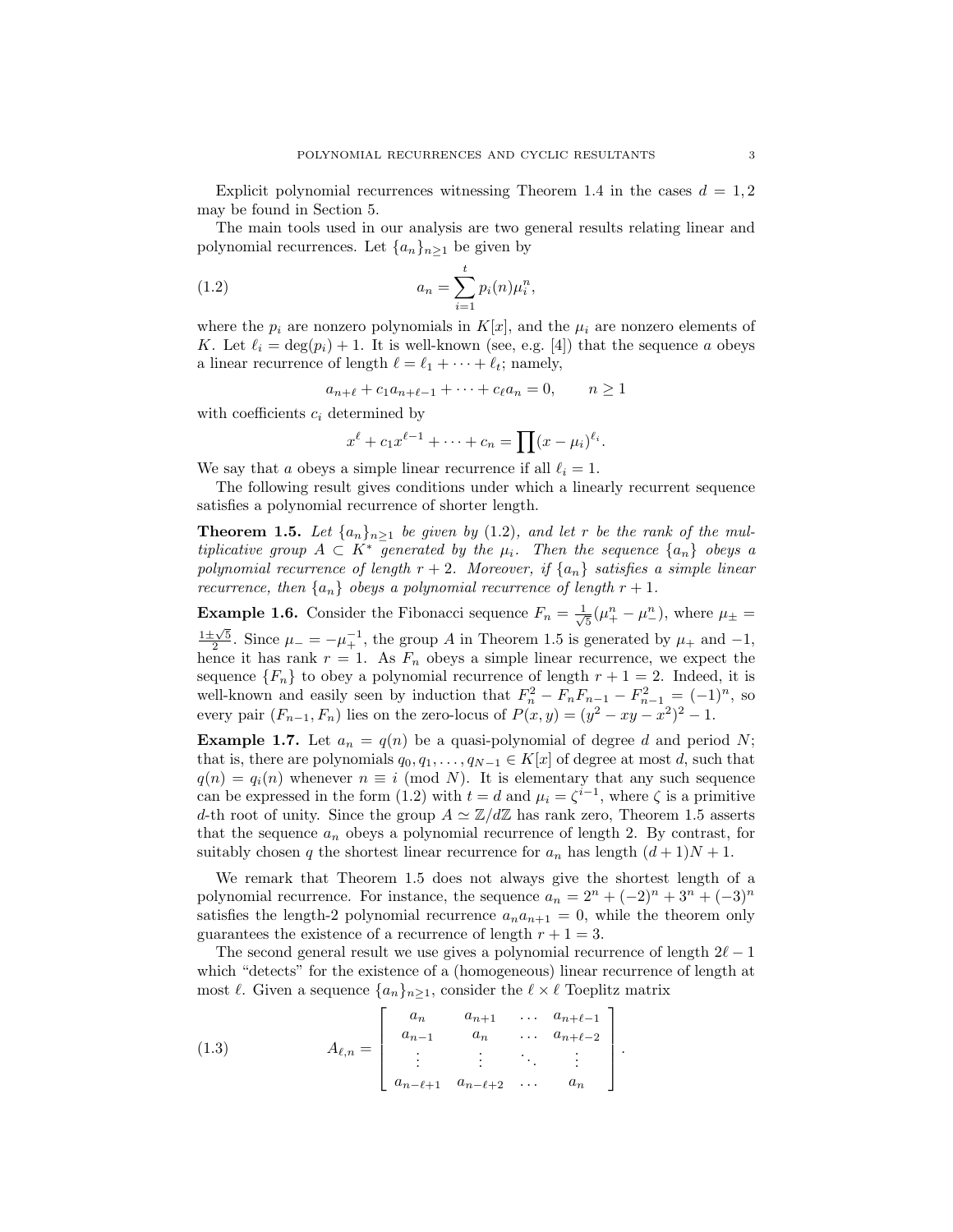**Theorem 1.8.** The sequence  $\{a_n\}_{n>1}$  satisfies a homogeneous linear recurrence of length at most  $\ell$  if and only if every Toeplitz determinant det  $A_{\ell,n}$  vanishes,  $n \geq \ell$ .

Although this result appears to be known in some form (for example, it is implicit in the treatment of "number walls" in [1]) we include a proof in Section 2 as we were unable to find a reference.

All linear recurrence relations in this paper will henceforth be assumed homogeneous.

**Example 1.9.** In the case  $\ell = 2$ , the theorem asserts that  $a_n$  is an exponential sequence  $c\mu^n$  if and only if  $a_n^2 = a_{n-1}a_{n+1}$  for all n.

The rest of the paper is organized as follows. In Section 2, we prove Theorems 1.5 and 1.8. The proof the former theorem reduces essentially to the computation of the Krull dimension of a semigroup algebra, and that of the latter theorem to an inductive application of Dodgson's rule. In Section 3, we establish a Toeplitz determinant factorization which will be used in the proof of Theorem 1.1, along with some related factorizations of independent interest. In Section 4 we apply these results, together with those of [8], to prove Theorems 1.1 and 1.4. Finally, in Section 5, we present computational evidence supporting Conjecture 1.3.

We thank Bernd Sturmfels and Maciej Zworski for bringing this problem to our attention and for useful discussions.

### 2. Linear and Polynomial Recurrences

Let S denote the collection of all sequences  $\{a_n\}_{n\geq 1}$  with terms in K. Pointwise sum and product give  $S$  the structure of a commutative  $K$ -algebra with unit. We denote by  $E : S \to S$  the K-algebra endomorphism  $(Ea)_n = a_{n+1}$  (the "shift") operator").

For  $\xi \in K^*$  denote by  $e(\xi)$  the exponential sequence  $e(\xi)_n = \xi^n$ ; note that  $e(1)$ is the unit element of S. We will make use of the fact that for distinct  $\xi_1, \ldots, \xi_m$ the sequences  $e(\xi_i)$  are linearly independent over K (the determinant  $|e(\xi_i)_j|_{i,j=1}^m$ is Vandermonde). Denote by  $\delta$  the sequence  $\delta_n = n$ . Then a sequence of the form (1.2) can be expressed

(2.1) 
$$
a = \sum_{i=1}^{t} p_i(\delta) e(\mu_i).
$$

The proof of Theorem 1.5 will make use of the subalgebra

$$
R = K[a, Ea, E^2a, \ldots] \subset S
$$

generated by the sequence a together with its leftward shifts. This is a finitely generated K-algebra because a obeys a linear recurrence.

Let Q be a commutative semigroup, written multiplicatively. The *semigroup* algebra  $K[Q]$  has K-basis indexed by the elements of Q. The basis element corresponding to  $\mu \in Q$  is written [ $\mu$ ]. Multiplication is defined on basis elements by  $[\mu][\lambda] = [\mu \lambda]$  and extended by linearity.

**Lemma 2.1.** Let  $a_n$  be given by (1.2), and let  $Q \subseteq K^*$  be the multiplicative semigroup generated by  $\mu_1, \ldots, \mu_t$ .

(1) There is an inclusion of K-algebras  $R \hookrightarrow K[Q][x]$ .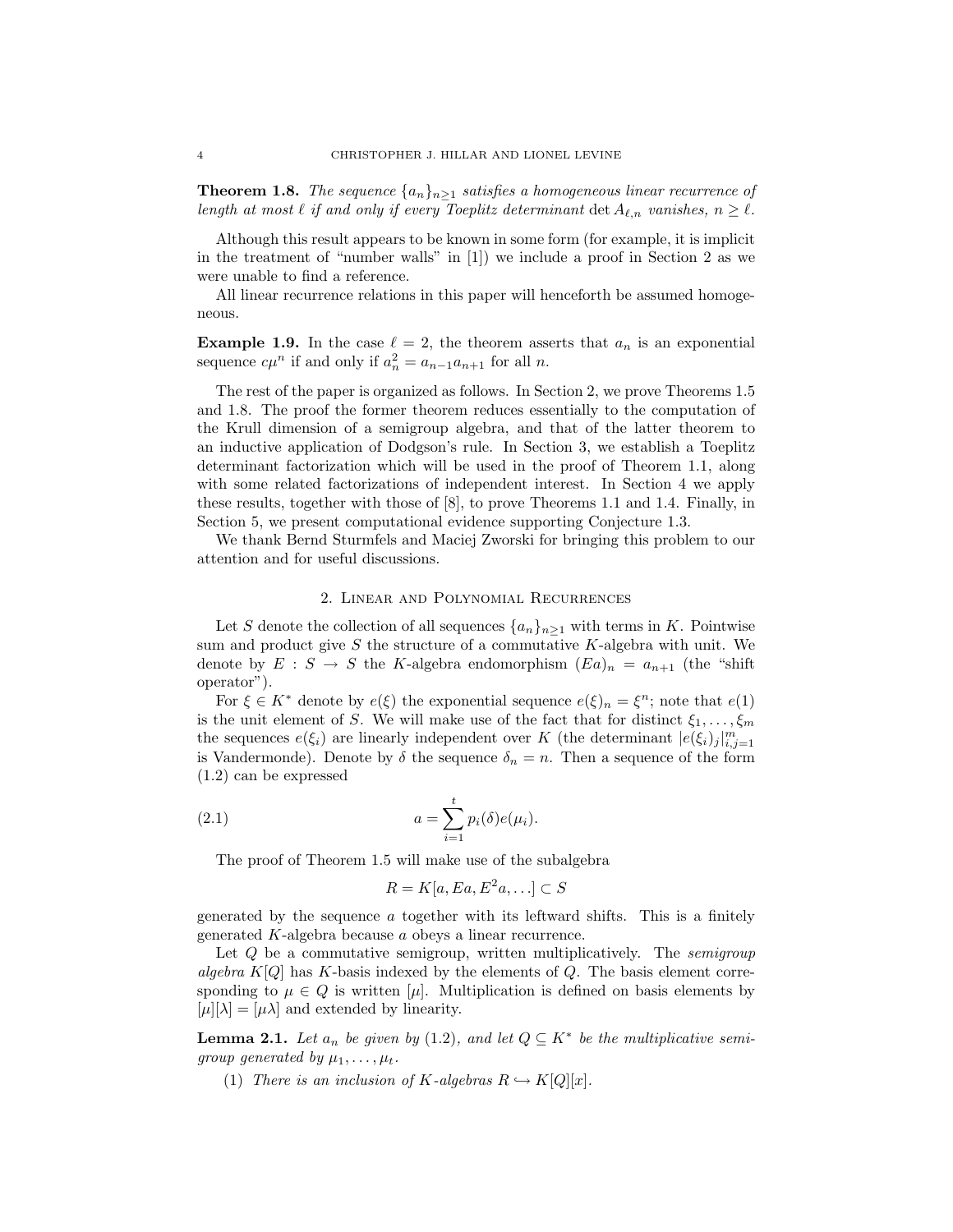(2) If the sequence  $a_n$  obeys a simple linear recurrence, there is an isomorphism of K-algebras  $R \simeq K[Q]$ .

*Proof.* Write  $\ell = \sum (\deg p_i + 1)$ . Since a obeys a linear recurrence of length  $\ell + 1$ , we have

$$
(2.2) \t\t R = K[a, Ea, \dots, E^{\ell-1}a].
$$

Since  $Ee(\xi) = \xi e(\xi)$  and  $E\delta = \delta + 1$ , by (2.1) we have

(2.3) 
$$
E^{j} a = \sum_{i=1}^{t} p_{i} (\delta + j) \mu_{i}^{j} e(\mu_{i}),
$$

and hence there is an inclusion  $R \subseteq R'[\delta]$ , where

(2.4) 
$$
R' = K[e(\mu_1), \dots, e(\mu_t)].
$$

Since  $e(\mu_i)e(\mu_j) = e(\mu_i\mu_j)$  the linear map  $e: K[Q] \to R'$  sending  $[\mu_i] \mapsto e(\mu_i)$ is a K-algebra homomorphism. Since the exponential sequences  $e(\mu_i)$  are linearly independent, it is an isomorphism. Thus  $R' \simeq K[Q]$ .

If  $\{a_n\}$  satisfies a simple linear recurrence, then the polynomials  $p_i(n)$  are nonzero constants. From (2.3) we have

$$
E^j a = \sum_{i=1}^t p_i \mu_i^j e(\mu_i).
$$

Thus the linear span of the sequences a,  $E_a, \ldots, E^{\ell-1}a$  coincides with that of  $e(\mu_1), \ldots, e(\mu_\ell)$  (the transition matrix is the product of a Vandermonde and an invertible diagonal matrix). It follows from (2.2) that

(2.5) 
$$
R = K[e(\mu_1), \dots, e(\mu_t)] = R' \simeq K[Q].
$$

This completes the proof of (2).

To prove (1), it suffices to show that  $\delta$  is transcendental over  $R'$ . Suppose it had algebraic degree  $m$ . From among the algebraic relations

(2.6) 
$$
\rho_0 \delta^m + \rho_1 \delta^{m-1} + \cdots + \rho_m = 0, \qquad \rho_j \in R', \ \rho_0 \neq 0,
$$

writing

$$
\rho_0 = \sum_{i=1}^s b_i e(\xi_i), \qquad b_i \in K^*, \ \xi_i \in Q,
$$

choose a relation in which the number of terms s in the leading coefficient  $\rho_0$  is minimal. This minimality forces  $e(\xi_1), \ldots, e(\xi_s)$  to be linearly independent; equivalently, the  $\xi_i$  must be distinct. Multiplying (2.6) by  $b_s^{-1}e(\xi_s^{-1})$  we may assume that  $b_s = \xi_s = 1$ .

Suppose first that  $s > 1$ . Applying the difference operator  $\Delta = E - 1$  to (2.6) we obtain

$$
E(\rho_0)(\delta+1)^m - \rho_0 \delta^m + q(\delta) = 0,
$$

where  $q \in R'[x]$  is a polynomial of degree at most  $m-1$ . Thus

$$
0 = \sum_{i=1}^{s} b_i \xi_i e(\xi_i) (\delta + 1)^m - \sum_{i=1}^{s} b_i e(\xi_i) \delta^m + q(\delta)
$$
  
= 
$$
\sum_{i=1}^{s-1} b_i (\xi_i - 1) e(\xi_i) \delta^m + q(\delta) + \tilde{q}(\delta),
$$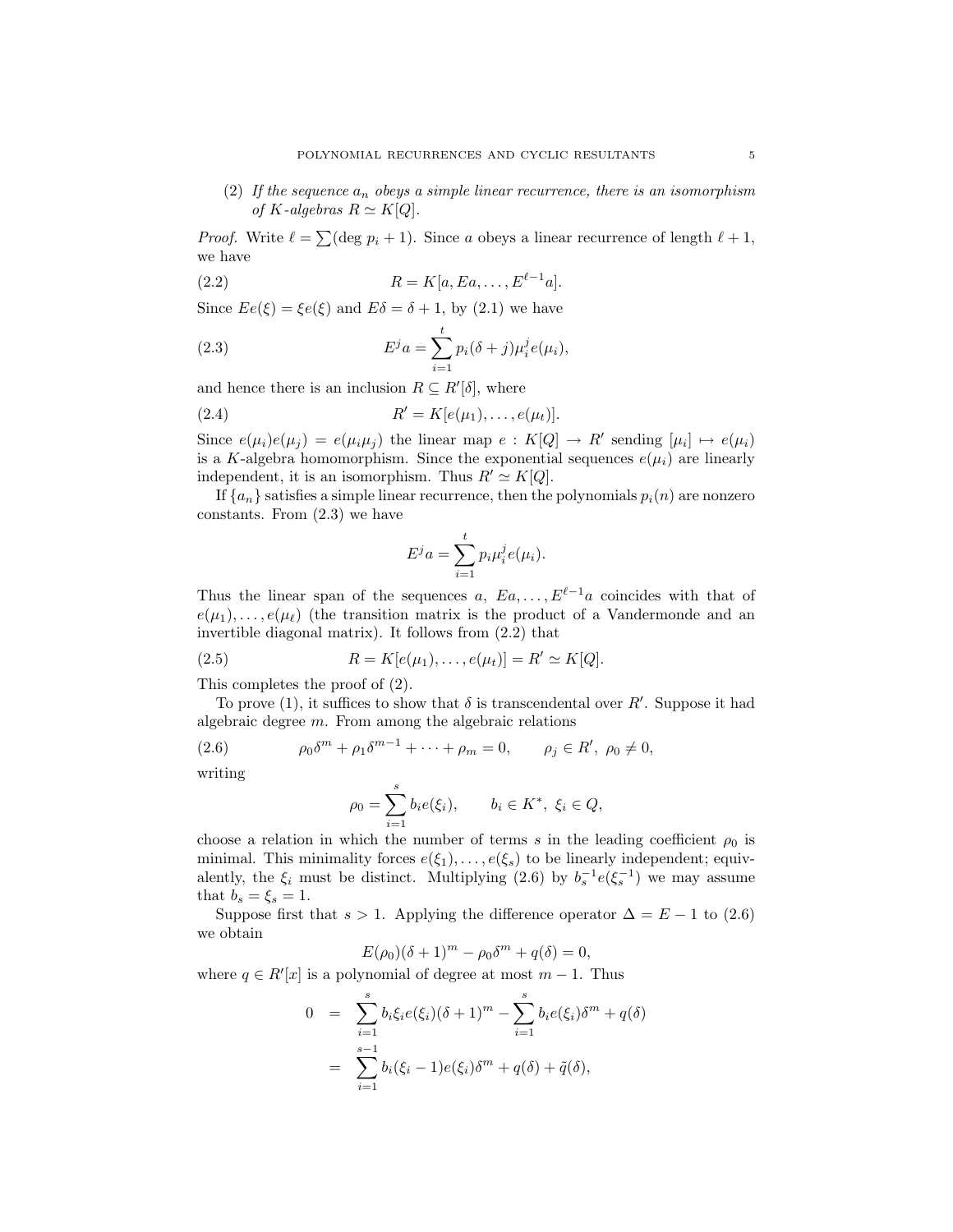in which  $\tilde{q} \in R'[x]$  again has degree at most  $m-1$ . By the minimality of s, the coefficient of  $\delta^m$  must vanish, and this contradicts the linear independence of the sequences  $e(\xi_i)$ .

It remains to consider the case  $s = 1$ . By our rescaling convention,  $b_1 = \xi_1 = 1$ , hence  $\rho_0 = e(1)$ . Writing  $\rho_1 = \sum_{i=1}^{s'} c_i e(\psi_i)$  for distinct  $\psi_i$ , applying  $\Delta$  to the relation (2.6), we obtain

$$
e(1) [(\delta + 1)^m - \delta^m] + \sum_{i=1}^{s'} c_i [\psi_i e(\psi_i)(\delta + 1)^{m-1} - e(\psi_i)\delta^{m-1}] + p(\delta) = 0,
$$

where  $p \in R'[x]$  is a polynomial of degree at most  $m-2$ . The coefficient of  $\delta^{m-1}$  is

(2.7) 
$$
me(1) + \sum_{i=1}^{s'} (\psi_i - 1)e(\psi_i) = 0.
$$

If  $s' = 0$  we obtain  $me(1) = 0$ , a contradiction as K has characteristic 0; if  $s' = 1$ and  $\psi_1 = 1$  we obtain the same contradiction. Finally, if some  $\psi_i \neq 1$ , then (2.7) contradicts the linear independence of the sequences  $e(\psi_i)$  and  $e(1)$ contradicts the linear independence of the sequences  $e(\psi_i)$  and  $e(1)$ .

**Lemma 2.2.** Let  $A$  be a finitely generated abelian group, and fix a set of generators  $q_1, \ldots, q_\ell$  for A. Let  $Q \subset A$  be the semigroup generated by the  $q_i$ . The following are equal.

- (1) The rank of  $A$ ;
- (2) The Krull dimension of  $K[Q]$ ;
- (3) The maximum number of elements in  $K[Q]$  algebraically independent over K.

*Proof.* Write  $A = B \oplus C$ , with B finite and C free abelian. By Maschke's Theorem, K[B] is a finite product of copies of K, hence  $K[A] \simeq K[B] \otimes_K K[C]$  is a finite product of copies of  $K[C]$ . Since  $K[C]$  is a Laurent polynomial ring, it follows that  $K[A]$  is reduced, and hence  $K[Q]$  is reduced. Now by [2, p. 466], the maximum number of algebraically independent elements in  $K[Q]$  is equal to its Krull dimension. Finally, by Proposition 7.5 in [12], the Krull dimension of  $K[Q]$  is equal to the rank of  $A$ .

*Proof of Theorem 1.5.* By Lemma 2.1, we have  $R \hookrightarrow K[Q][x] \simeq K[Q \times \mathbb{N}]$ . Thus by Lemma 2.2, the maximum number of algebraically independent elements in  $R$  is at most rank $(A \times \mathbb{Z}) = r + 1$ . In particular, the  $r + 2$  elements  $a, Ea, \ldots, E^{r+1}a \in R$ are algebraically dependent over  $K$ ; that is, the sequence  $a$  obeys a polynomial recurrence of length  $r + 2$ .

If a satisfies a simple linear recurrence, then  $R \simeq K[Q]$  by Lemma 2.1, and the elements  $a, Ea, \ldots, E^r a$  are algebraically dependent over K, so a obeys a polynomial recurrence of length  $r + 1$ .

We now turn to the proof of Theorem 1.8. The key step uses Dodgson's rule [15] relating the determinant of an  $\ell \times \ell$  matrix to its four corner  $\ell - 1 \times \ell - 1$  minors and its central  $\ell - 2 \times \ell - 2$  minor. For Toeplitz matrices the rule assumes a particularly simple form: with  $A_{\ell,m}$  defined as in (1.3), we have for  $2 \leq \ell \leq m$ 

(2.8) det  $A_{\ell,m}$  det  $A_{\ell-2,m} = (\det A_{\ell-1,m})^2 - \det A_{\ell-1,m-1} \det A_{\ell-1,m+1}.$ 

*Proof of Theorem 1.8.* We induct on  $\ell$ . If  $x_1a_n + x_2a_{n+1} + \cdots + x_\ell a_{n+\ell-1} = 0$  for all  $n \geq 1$ , then the vector  $[x_1, \ldots, x_\ell]^T$  lies in the kernel of every  $A_{\ell,n}$ . Conversely,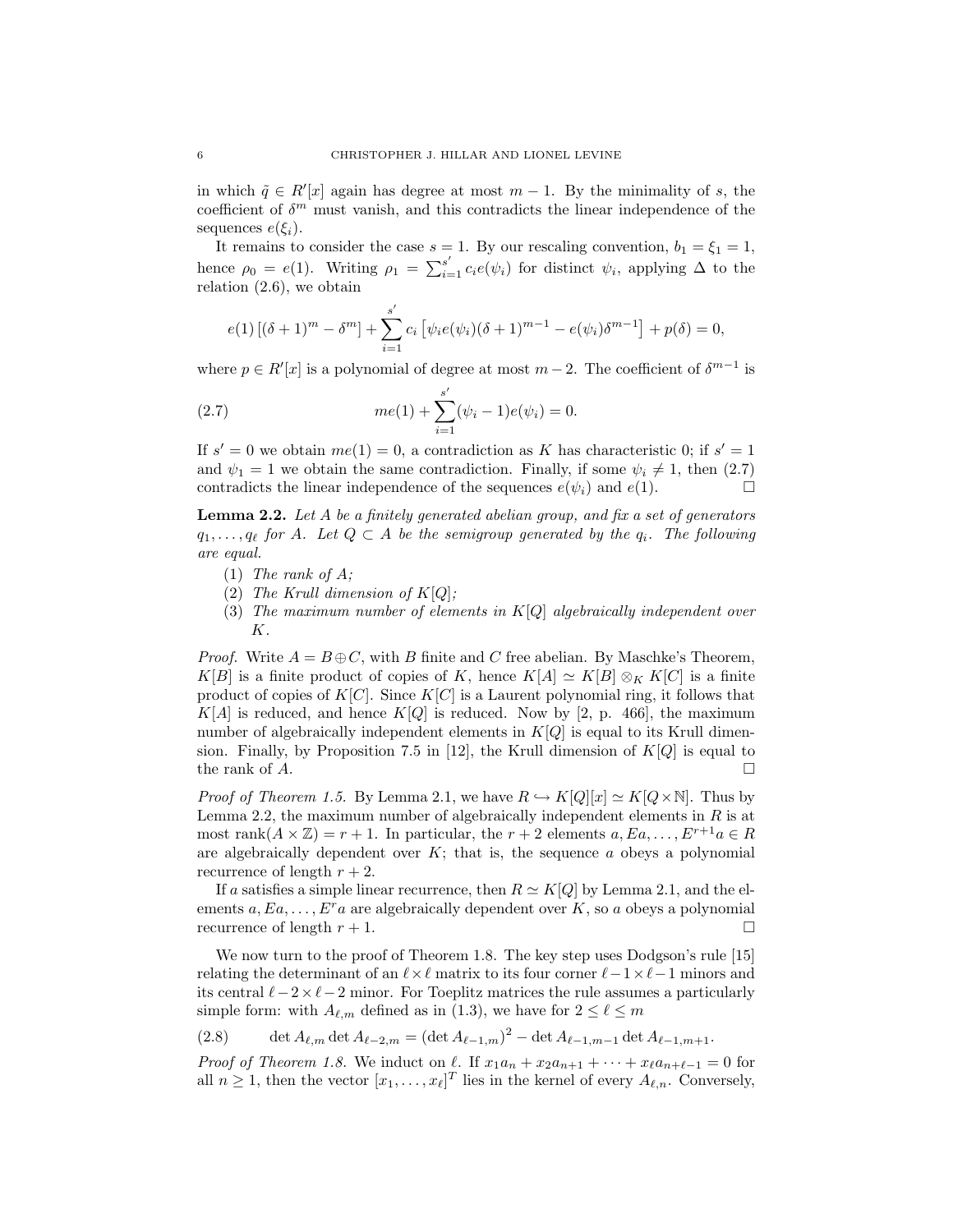suppose  $A_{\ell,n}$  is singular for all  $n \geq \ell$ . For each such  $n$ , let  $\mathbf{x}_n = [x_{n1}, \dots, x_{n\ell}]^T$  be a nonzero vector in the kernel of  $A_{\ell,n}$ , and consider the  $2 \times \ell$  matrices

$$
X_n = \left[ \begin{array}{c} \mathbf{x}_n^T \\ \mathbf{x}_{n+1}^T \end{array} \right] = \left[ \begin{array}{ccc} x_{n1} & \cdots & x_{n\ell} \\ x_{n+1,1} & \cdots & x_{n+1,\ell} \end{array} \right].
$$

If every  $X_n$  has rank one, then each vector  $\mathbf{x}_n$  is a scalar multiple of  $\mathbf{x}_\ell$ , and  $\{a_n\}$ satisfies the linear recurrence  $x_{\ell 1}a_n + \cdots + x_{\ell \ell}a_{n+\ell-1} = 0$ .

Suppose now that some  $X_n$  has rank two. The transposes of the first  $\ell - 1$ row vectors of  $A_{\ell,n}$  all lie in the kernel of  $X_n$ , so they must be linearly dependent. In particular, the upper-left minor det  $A_{\ell-1,n}$  vanishes. We now induct forwards and backwards on m to show that  $\det A_{\ell-1,m}$  vanishes for all  $m \geq \ell$ . The left hand side of (2.8) is zero since  $A_{\ell,m}$  is singular. Therefore, if either det  $A_{\ell-1,m-1}$ or det  $A_{\ell-1,m+1}$  vanishes, then det  $A_{\ell-1,m}$  must vanish as well. This completes the induction on m. By induction on  $\ell$ , the sequence  $\{a_n\}_{n\geq 2}$  satisfies a linear recurrence of length at most  $\ell - 1$ . This trivially implies that  $\{a_n\}_{n\geq 1}$  satisfies a linear recurrence of length at most  $\ell$ linear recurrence of length at most  $\ell$ .

# 3. Determinant Factorizations

If  $\{a_n\}_{n>1}$  satisfies a simple linear recurrence of length  $\ell + 1$ , the determinants det  $A_{\ell,n}$  have a simple closed form. Note that  $\ell+1$  is the minimum length for which these determinants do not vanish, by Theorem 1.8.

**Theorem 3.1.** Let  $\mu_i, c_i \in K^*$   $(i = 1, \ldots, \ell)$ , and set  $a_n = \sum_{i=1}^{\ell} c_i \mu_i^n$ . The determinant of the  $\ell \times \ell$  Toeplitz matrix  $A_{\ell,n}$  defined in (1.3) has the factorization

(3.1) 
$$
\det A_{\ell,n} = (-1)^{\ell(\ell-1)/2} c_1 \cdots c_{\ell} (\mu_1 \cdots \mu_{\ell})^{n-\ell+1} \prod_{i < j} (\mu_i - \mu_j)^2.
$$

*Proof.* Consider the Vandermonde matrices  $V = (\mu_i^{j-1})_{i,j=1}^{\ell}$  and  $V' = (\mu_j^{\ell-i})_{i,j=1}^{\ell}$ , and let D be the diagonal matrix with diagonal entries  $c_i\mu_i^{n-\ell+1}, i = 1, \ldots, \ell$ . The  $(i, j)$ -entry of the product  $V'DV$  is then

$$
(V'DV)_{i,j} = \sum_{k=1}^{\ell} \mu_k^{\ell-i} c_k \mu_k^{n-\ell+1} \mu_k^{j-1} = \sum_k c_k \mu_k^{n-i+j} = a_{n-i+j}.
$$

Thus  $A_{\ell,n} = V'DV$ . Since V' differs from  $V^T$  by a row permutation of length  $\ell(\ell-1)/2$  we obtain

$$
\det A_{\ell,n} = (-1)^{\ell(\ell-1)/2} \det D(\det V)^2,
$$

which yields  $(3.1)$ .

It seems likely that Theorem 3.1 can be extended to cover the situation of an arbitrary linear recurrence. One difficulty is that in general, the factors  $\mu_i - \mu_j$ occur with multiplicity. For example, if

$$
a_n = (bn^3 + cn^2 + dn + e)\mu_1^n + (fn + g)\mu_2^n + h\mu_3^n,
$$

then

$$
\det A_{7,n} = 1296b^4f^2h\mu_1^{4n-12}\mu_2^{2n-8}\mu_3^{n-6}(\mu_1 - \mu_2)^{16}(\mu_1 - \mu_3)^8(\mu_2 - \mu_3)^4.
$$

Of particular interest is the special case when  $a_n$  is a polynomial function of n.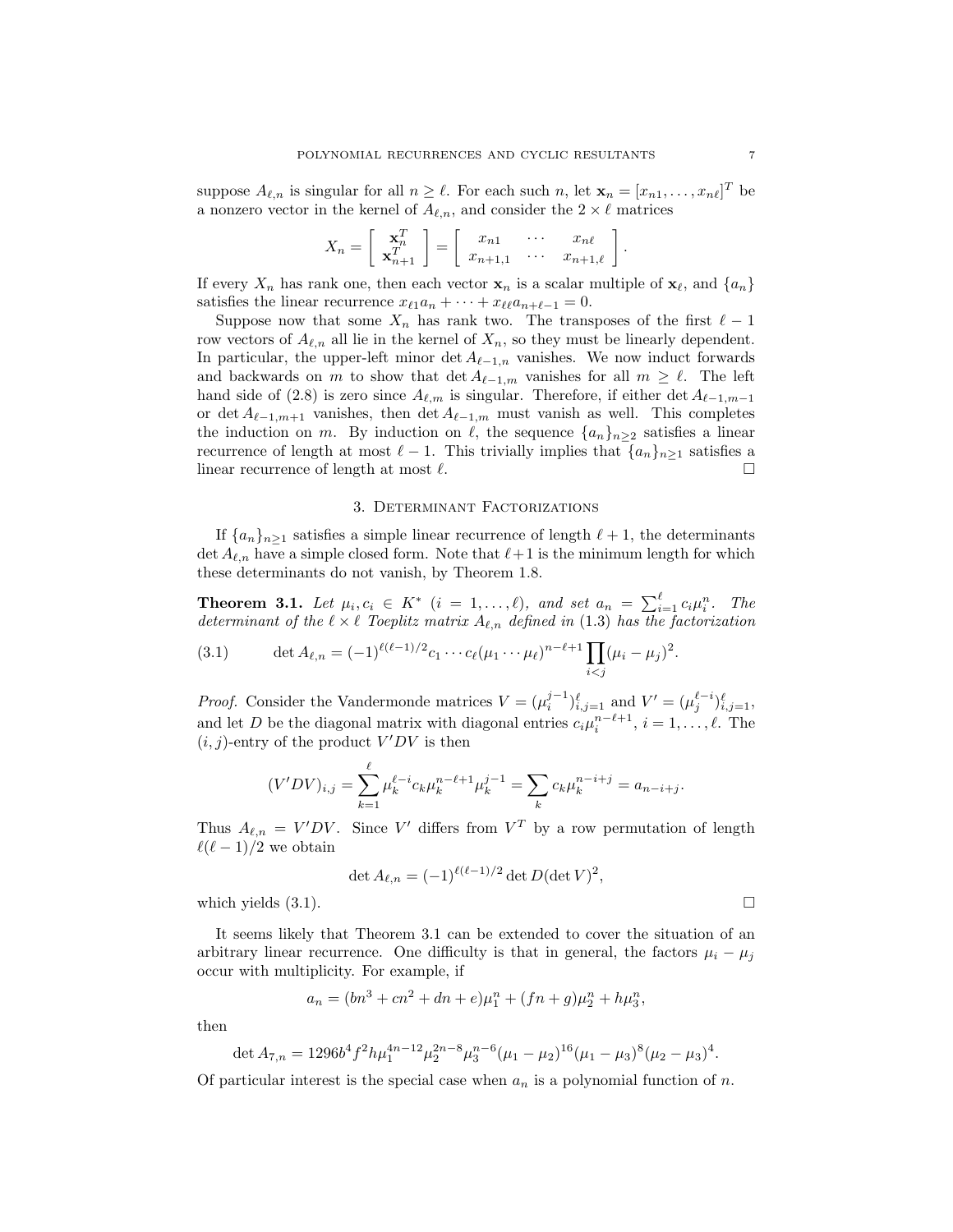**Proposition 3.2.** Let  $p(x)$  be a monic polynomial of degree  $\ell$ . As a polynomial in x, the  $(\ell + 1) \times (\ell + 1)$  Toeplitz determinant  $\Delta(x) = \det(p(x - i + j))_{i,j=0}^{\ell}$  equals the constant  $\ell!^{\ell+1}$ , independent of p.

The proof of this proposition will make use of the following generalization of the Vandermonde determinant [11].

**Lemma 3.3.** Let  $p_i(x)$  be polynomials  $(j = 0, \ldots, \ell)$  with leading coefficients  $a_i$ and  $\deg(p_j) = \ell - j$ . If  $y_0, \ldots, y_\ell$  are indeterminates, then

$$
\det (p_j(y_i))_{i,j=0}^{\ell} = a_0 \cdots a_{\ell} \prod_{i < j} (y_i - y_j).
$$

Proof. Perform elementary column operations from right to left, reducing the determinantal calculation to that of the Vandermonde identity. !

*Proof of Proposition 3.2.* Set  $q_1(x) = \frac{p(x+1)-p(x)}{\ell}$ , which is monic of degree  $\ell - 1$ . Subtracting the first column from the second, the second from the third, and so on, we obtain

$$
\Delta(x) = \ell^{\ell} \begin{vmatrix} p(x) & q_1(x) & \cdots & q_1(x+\ell-1) \\ p(x-1) & q_1(x-1) & \cdots & q_1(x+\ell-2) \\ \vdots & \vdots & \ddots & \vdots \\ p(x-\ell) & q_1(x-\ell) & \cdots & q_1(x-1) \end{vmatrix}
$$

.

.

Next, set  $q_{i+1}(x) = \frac{q_i(x+1) - q_i(x)}{\ell - i}$  for  $i = 1, \ldots, \ell - 1$  and repeat the above reductions, initiating the column operations at the  $(i + 1)$ -st column. At the conclusion of this process, we end up with the determinant

$$
\Delta(x) = \ell^{\ell}(\ell-1)^{\ell-1} \cdots 1^{1} \begin{vmatrix} p(x) & q_1(x) & \cdots & q_{\ell}(x) \\ p(x-1) & q_1(x-1) & \cdots & q_{\ell}(x-1) \\ \vdots & \vdots & \ddots & \vdots \\ p(x-\ell) & q_1(x-\ell) & \cdots & q_{\ell}(x-\ell) \end{vmatrix}
$$

Finally, setting  $y_i = x - i$  in the statement of Lemma 3.3, it follows that

$$
\Delta(x) = \prod_{k=1}^{\ell} k^k \cdot \prod_{0 \le i < j \le \ell} (j - i) = \prod_{k=1}^{\ell} k^k \cdot \prod_{k=1}^{\ell} k^{\ell+1-k} = \ell!^{\ell+1}. \quad \Box
$$

Applying Theorem 3.1 to the cyclic resultants  $r_n$  given in (1.1) we obtain the following.

**Proposition 3.4.** The determinant of the  $2^d \times 2^d$  Toeplitz matrix  $R_n = (r_{n-i+j})_{i,j=1}^{2^d}$ has the factorization

(3.2) 
$$
\det R_n = (\lambda_1 \cdots \lambda_d)^{2^{d-1}(n-2^{d-1})} \prod_{S,T} (\lambda_S - \lambda_T)^{2^{d-|S \cup T|}},
$$

where  $\lambda_S := \prod_{i \in S} \lambda_i$ , and the product is taken over all ordered pairs of disjoint subsets  $S, T \subseteq \{1, \ldots, d\}$ , not both empty.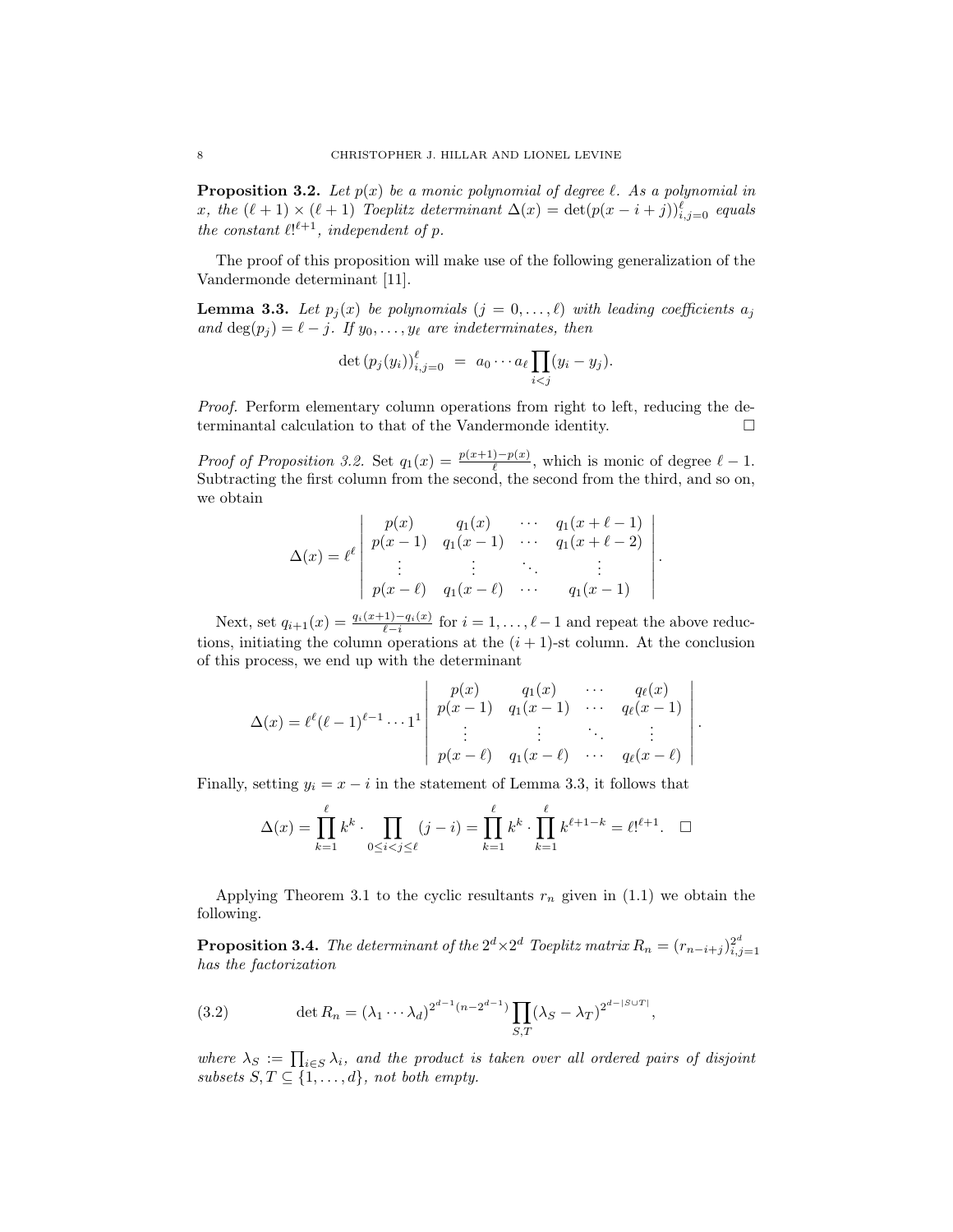*Proof.* Expanding the product (1.1) yields  $r_n = \sum_{S \subseteq \{1,\ldots,d\}} (-1)^{d-|S|} \lambda_S^n$ . Since  $\prod_S \lambda_S = (\lambda_1 \cdots \lambda_d)^{2^{d-1}}$ , by Theorem 3.1 with  $\ell = 2^d$  we have

(3.3) 
$$
\det R_n = (\lambda_1 \cdots \lambda_d)^{2^{d-1}(n-2^d+1)} \prod_{S \neq T} (\lambda_S - \lambda_T).
$$

For each pair of subsets  $S, T \subseteq \{1, ..., d\}$  write  $S' = S - S \cap T$ ,  $T' = T - S \cap T$ . Then  $\lambda_S - \lambda_T = \lambda_{S \cap T} (\lambda_{S'} - \lambda_{T'})$ . Each ordered pair  $(S', T')$  of disjoint subsets of  $\{1, \ldots, d\}$ , not both empty, arises in this way from  $2^{d-|S' \cup T'|}$  different ordered pairs  $(S, T)$ ,  $S \neq T$ . The product in  $(3.3)$  can therefore be rewritten as

$$
\prod_{S \neq T} (\lambda_S - \lambda_T) = \prod_{S \neq T} \lambda_{S \cap T} \prod_{\substack{S' \cap T' = \emptyset \\ (S',T') \neq (\emptyset, \emptyset)}} (\lambda_{S'} - \lambda_{T'})^{2^{d - |S' \cup T'|}}.
$$

Every element  $i \in \{1, ..., d\}$  is contained in  $4^{d-1} - 2^{d-1}$  intersections of the form  $S \cap T$ ,  $S \neq T$ . Thus, the exponent on  $\lambda_1 \cdots \lambda_d$  is  $2^{d-1}(n-2^d+1) + 4^{d-1} - 2^{d-1} = 2^{d-1}(n-2^{d-1})$  $2^{d-1}(n-2^{d-1}).$ 

Remark 3.5. The degree of det  $R_n$  as a polynomial in the roots  $\lambda_1, \ldots, \lambda_d$  is significantly smaller than might be expected. Every term in the expansion of  $R_{2^d}$  has degree  $d4^d$ . On the other hand, by (3.3) the degree of det  $R_{2^d}$  is only  $M(d) := \sum_{S \subset T \subset \{1,\ldots,d\}} \max\{|S|, |T|\}$ . It is easily seen (e.g. by the weak law of large num- $\sum_{S,T \subseteq \{1,\ldots,d\}} \max\{|S|,|T|\}.$  It is easily seen (e.g. by the weak law of large numbers) that  $M(d) \sim \frac{1}{2} d4^d$  as  $d \to \infty$ . For large d, so much cancellation occurs in the expansion of  $\det R_{2^d}$  that its degree is approximately cut in half.

### 4. Cyclic Resultants

We are now in a position to prove the first two results stated in the introduction. Expanding the product formula (1.1) yields

(4.1) 
$$
r_n = \sum_{S \subset \{1, ..., d\}} (-1)^{d - |S|} \lambda_S^n
$$

where  $\lambda_S = \prod_{i \in S} \lambda_i$ . Thus the sequence  $r_n$  obeys a simple linear recurrence of length  $2^d$ . Note, however, that the coefficients are functions of the  $\lambda_i$ .

If f is reciprocal of even degree d, its roots come in reciprocal pairs  $\lambda_1^{\pm 1}, \ldots, \lambda_{d/2}^{\pm 1}$ , and the expansion of (1.1) yields

$$
r_n = \sum_{S,T} 2^{\frac{d}{2} - |S \cup T|} (-1)^{|S \cup T|} \left( \frac{\lambda_S}{\lambda_T} \right)^n,
$$

where the sum is over disjoint subsets  $S, T \subset \{1, \ldots, d/2\}.$ 

*Proof of Theorem 1.1.* We take "generic" to mean that  $f$  does not have a root of unity as a zero and that no two products of distinct subsets of the roots of  $f$  are equal; that is,  $\lambda_S \neq \lambda_T$  for distinct subsets  $S, T \subset \{1, \ldots, d\}$ . The first author, in Corollary 1.7 of [8], extending work of Fried [6], proves that a generic monic polynomial  $f(x) \in K[x]$  is determined by its full sequence  $\{r_n\}_{n\geq 1}$  of cyclic resultants. By (4.1) and Theorem 1.8, the sequence  $\{r_n\}$  obeys a polynomial recurrence of length  $2^{d+1} + 1$  given by the vanishing of  $(2^d + 1) \times (2^d + 1)$  Toeplitz determinants. Unlike the linear recurrence of length  $2^d + 1$ , this recurrence is *independent* of the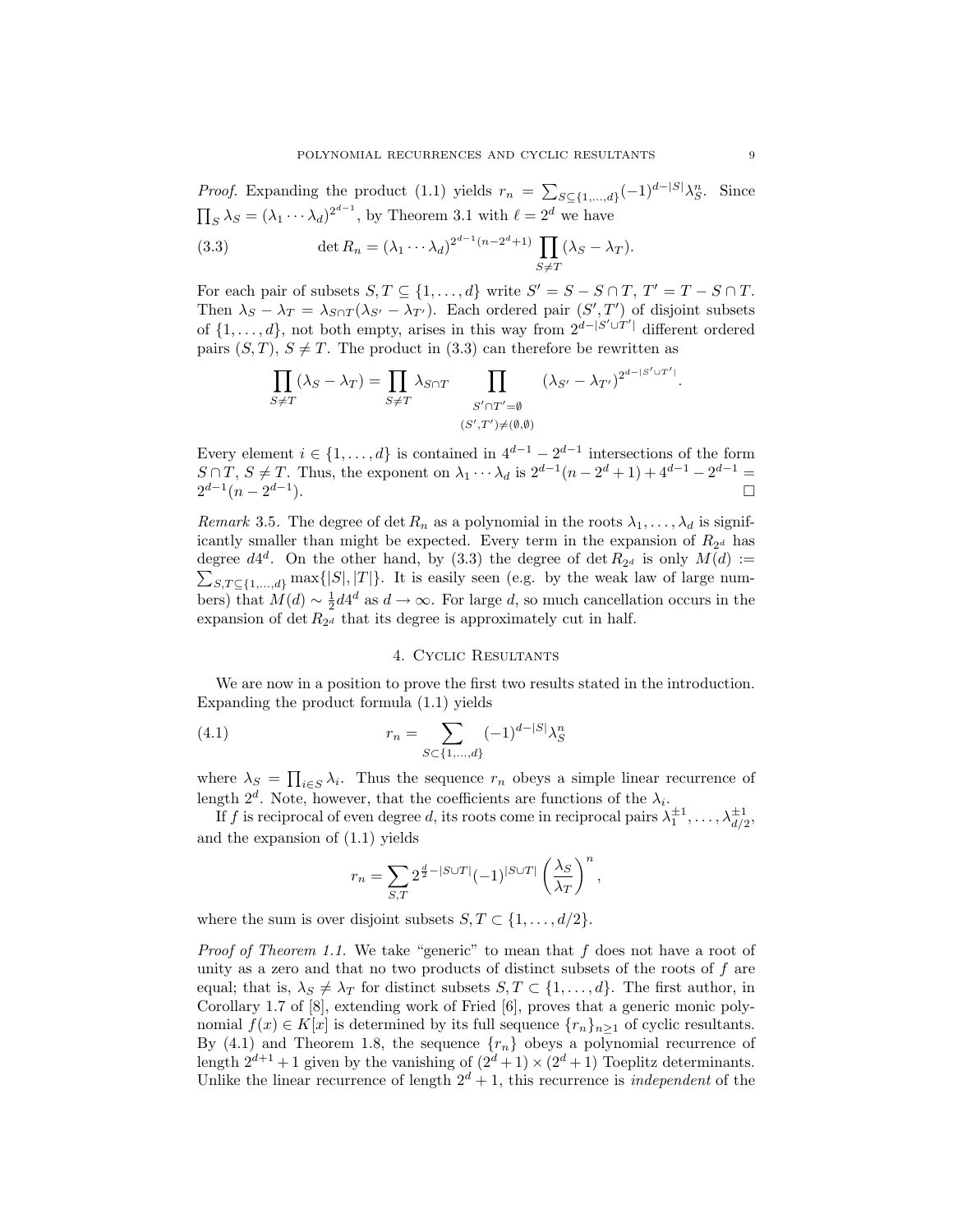polynomial f. By minor expansion along the bottom row, the recurrence may be expressed in the form

(4.2) 
$$
(\det R_n) \cdot r_{n+2^d+1} = P(r_{n-2^d+1}, \dots, r_{n+2^d}), \qquad n \ge 2^d
$$

for some polynomial  $P \in K[x_1, \ldots, x_{2^{d+1}}]$ , where  $R_n = (r_{n+i-j})_{i,j=1}^{2^d}$ .

By Proposition 3.4, a generic polynomial f gives rise to nonsingular  $R_n$  for all n. Moreover, a straightforward calculation using equation  $(3.2)$  reveals that

$$
\det R_n = \frac{(\det R_{2^d+1})^{n-2^d}}{(\det R_{2^d})^{n-2^d-1}}.
$$

It follows from this and (4.2) that for  $m \geq 2^d + 2^d + 1 = 2^{d+1} + 1$ , the resultant  $r_m$  is determined by the resultants  $r_i$  with  $i < m$ . In particular, the values  $r_1, \ldots, r_{2^{d+1}}$ determine the full sequence of resultants, and hence they determine  $f$ .

If f is reciprocal of even degree d, we take "generic" to mean that f does not have a root of unity as a zero and that no two quotients of the form  $\lambda_S/\lambda_T$  are equal, where S and T are disjoint subsets of  $\{1, \ldots, d/2\}$ . As there are  $3^{d/2}$  such pairs  $(S, T)$ , by Theorem 1.8, the sequence  $\{r_n\}$  obeys a polynomial recurrence of length  $2 \cdot 3^{d/2} + 1$  given by the vanishing of  $(3^{d/2} + 1) \times (3^{d/2} + 1)$  Toeplitz determinants. Moreover, the matrices  $R'_n = (r_{n-i+j})_{i,j=1}^{3^{d/2}}$  are nonsingular by Theorem 3.1. In [8, Corollary 1.12], it is shown that the sequence of nonzero cyclic resultants generated by a reciprocal polynomial of degree d determines it. The proof now proceeds by minor expansion as before.  $\Box$ 

*Proof of Theorem 1.4.* The elements  $\lambda_S \in K$  appearing in (4.1) lie in the multiplicative subgroup  $A \subseteq K^*$  generated by  $\lambda_1, \ldots, \lambda_d$ . By Theorem 1.5 applied to (4.1), the sequence  $\{r_n\}$  obeys a polynomial recurrence of length rank  $A+1 \leq d+1$ .

If  $f(x)$  is reciprocal, its roots  $\lambda_i$  come in reciprocal pairs, and the rank of A is at most  $d/2$ . By Theorem 1.5 it follows that  $\{r_n\}$  obeys a polynomial recurrence of length  $d/2 + 1$ of length  $d/2 + 1$ .

We close this section with an example illustrating the techniques used in proving Theorem 1.1. By (4.1) the resultants  $r_m$  of a monic quadratic polynomial  $f(x) =$  $x^2 + ax + b$  satisfy a linear recurrence of length 5. By Theorem 1.8 it follows that

$$
\det A_{5,n} = \begin{vmatrix} r_n & r_{n-1} & r_{n-2} & r_{n-3} & r_{n-4} \\ r_{n+1} & r_n & r_{n-1} & r_{n-2} & r_{n-3} \\ r_{n+2} & r_{n+1} & r_n & r_{n-1} & r_{n-2} \\ r_{n+3} & r_{n+2} & r_{n+1} & r_n & r_{n-1} \\ r_{n+4} & r_{n+3} & r_{n+2} & r_{n+1} & r_n \end{vmatrix} = 0.
$$

Minor expansion along the bottom row gives our polynomial recurrence

(4.3) 
$$
r_{n+4} \begin{vmatrix} r_{n-1} & r_{n-2} & r_{n-3} & r_{n-4} \\ r_n & r_{n-1} & r_{n-2} & r_{n-3} \\ r_{n+1} & r_n & r_{n-1} & r_{n-2} \\ r_{n+2} & r_{n+1} & r_n & r_{n-1} \end{vmatrix} = P(r_{n-4}, r_{n-3}, \dots, r_{n+3})
$$

expressing  $r_{n+4}$  as a rational function in  $r_{n-4}, \ldots, r_{n+3}$ . For generic f, the determinant on the left side of (4.3) never vanishes, so the entire sequence of resultants is determined by the values of  $r_1, \ldots, r_8$ .

While (4.3) gives a polynomial recurrence for  $r_m$  of length 9, there in fact exists a recurrence of length 3 by Theorem 1.4. Explicitly, this recurrence is given in the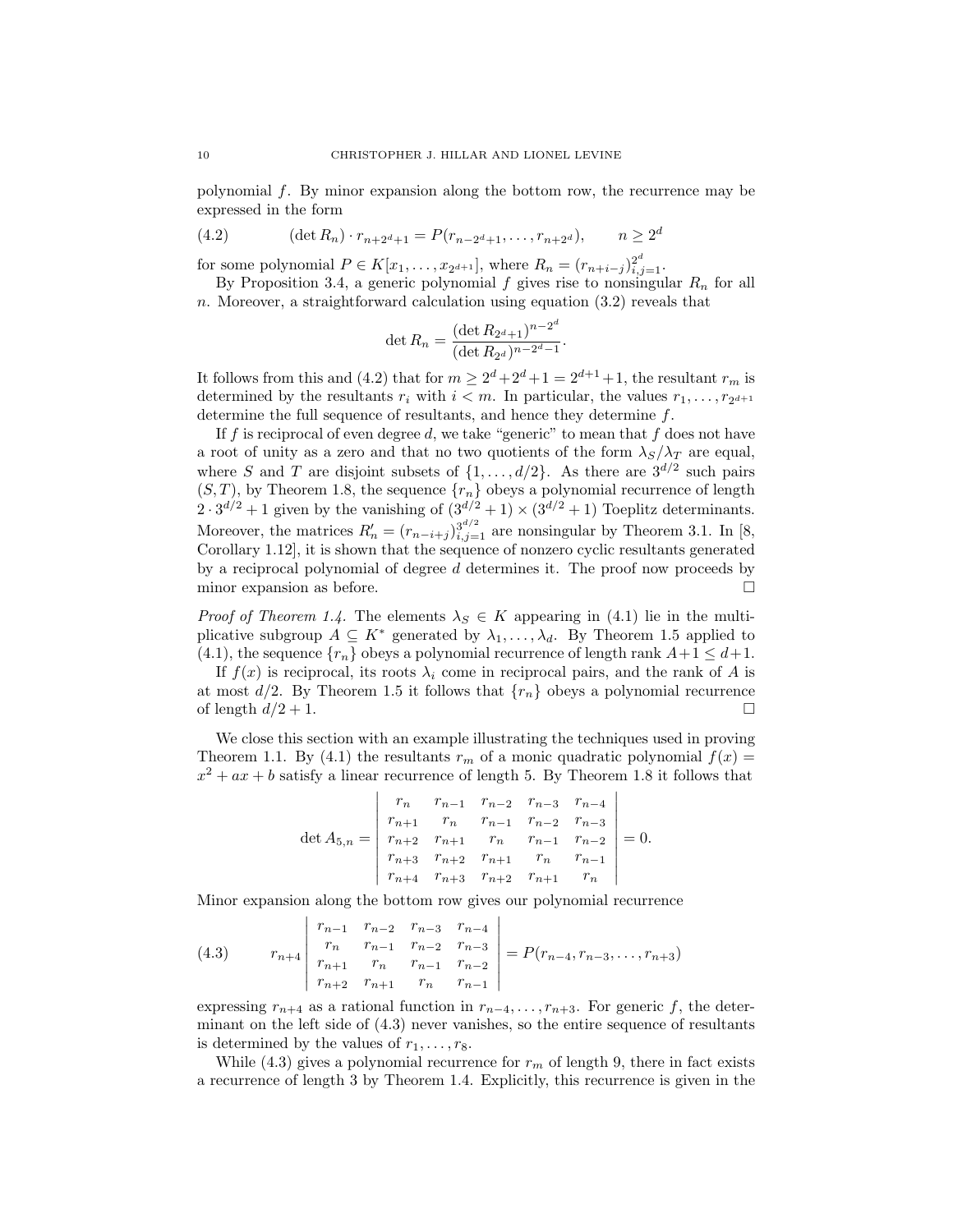next section. The coefficients of this shorter recurrence depend on the polynomial f, whereas  $(4.3)$  gives a universal recurrence independent of f.

## 5. Computations

We list here explicit polynomial recurrences witnessing Theorem 1.4 in the cases  $d = 1$  and  $d = 2$ . The cyclic resultants of a monic linear polynomial  $f(x) = x + a$ obey the length-2 recurrence

$$
r_{n+1} = -ar_n - a - 1.
$$

For a monic quadratic  $f(x) = x^2+ax+b$  we have the length-3 polynomial recurrence  $(a + b + 1)[(a - 2)r_{n+2} + a(a - b - 1)r_{n+1} + (a - 2b)br_n - (a - b - 1)(a + b + 1)]$  $= -r_{n+2}^2 - (a - 2b)r_{n+1}r_{n+2} + abr_nr_{n+2} + (a - b - 1)br_{n+1}^2$  $- (a-2)b^2 r_n r_{n+1} - b^3 r_n^2$ .

We close with the explicit reconstructions of polynomials from their cyclic resultants in the cases  $d = 2, 3$ . For quadratic  $f = x^2 + ax + b$ , two nonzero resultants suffice to determine a, b:

$$
a = \frac{r_1^2 - r_2}{2r_1}, \ b = \frac{r_1^2 - 2r_1 + r_2}{2r_1}.
$$

For cubic  $f = x^3 + ax^2 + bx + c$ , four nonzero resultants give inversion:

$$
a = \frac{-12r_2r_1^3 - 12r_1r_2^2 + 3r_2^3 - r_2r_1^4 - 8r_2r_1r_3 + 6r_1^2r_4}{24r_2r_1^2}, b = \frac{-r_1^2 - 2r_1 + r_2}{2r_1},
$$
  

$$
c = \frac{-3r_2^3 + r_2r_1^4 + 8r_2r_1r_3 - 6r_1^2r_4}{24r_1^2r_2}.
$$

In addition, a monic quartic polynomial can be explicitly reconstructed using five resultants; however, the expressions are too cumbersome to list here. We remark that the pattern of monomial denominators found in the inversions above does not continue for higher degree reconstructions.

### **REFERENCES**

- [1] J. H. Conway and R. Guy, The Book of Numbers, Springer-Verlag, 1996.
- [2] D. Cox, J. Little, and D. O'Shea, Ideals, varieties, and algorithms, second ed., Undergraduate Texts in Mathematics, Springer–Verlag, New York, 1997.
- [3] J.J. Duistermaat and V. Guillemin, The spectrum of positive elliptic operators and periodic bicharacteristics, Inv. Math. 25 (1975) 39-79.
- [4] S. Elaydi, An Introduction to Difference Equations, Springer, 1999.
- [5] G. Everest and T. Ward. Heights of Polynomials and Entropy in Algebraic Dynamics. Springer-Verlag London Ltd., London, 1999.
- [6] D. Fried, Cyclic resultants of reciprocal polynomials, in Holomorphic Dynamics (Mexico 1986), Lecture Notes in Math. 1345, Springer Verlag, 1988, 124-128.
- [7] V. Guillemin, Wave trace invariants, Duke Math. J. 83 (1996), 287-352.
- [8] C. Hillar, Cyclic resultants, J. Symb. Comp. 39 (2005), 653–669; erratum, ibid. 40 (2005), 1126-1127.
- [9] A. Iantchenko, J. Sjöstrand, and M. Zworski, *Birkhoff normal forms in semi-classical inverse* problems, Math. Res. Lett. 9 (2002), 337-362.
- [10] K. Kedlaya, Quantum computation of zeta functions of curves, Computational Complexity 15 (2006), 1–19. MR2226067
- [11] C. Krattenthaler, "Advanced Determinant Calculus," Sem. Lothar. Combin. 42 (1999), Art. B42q.